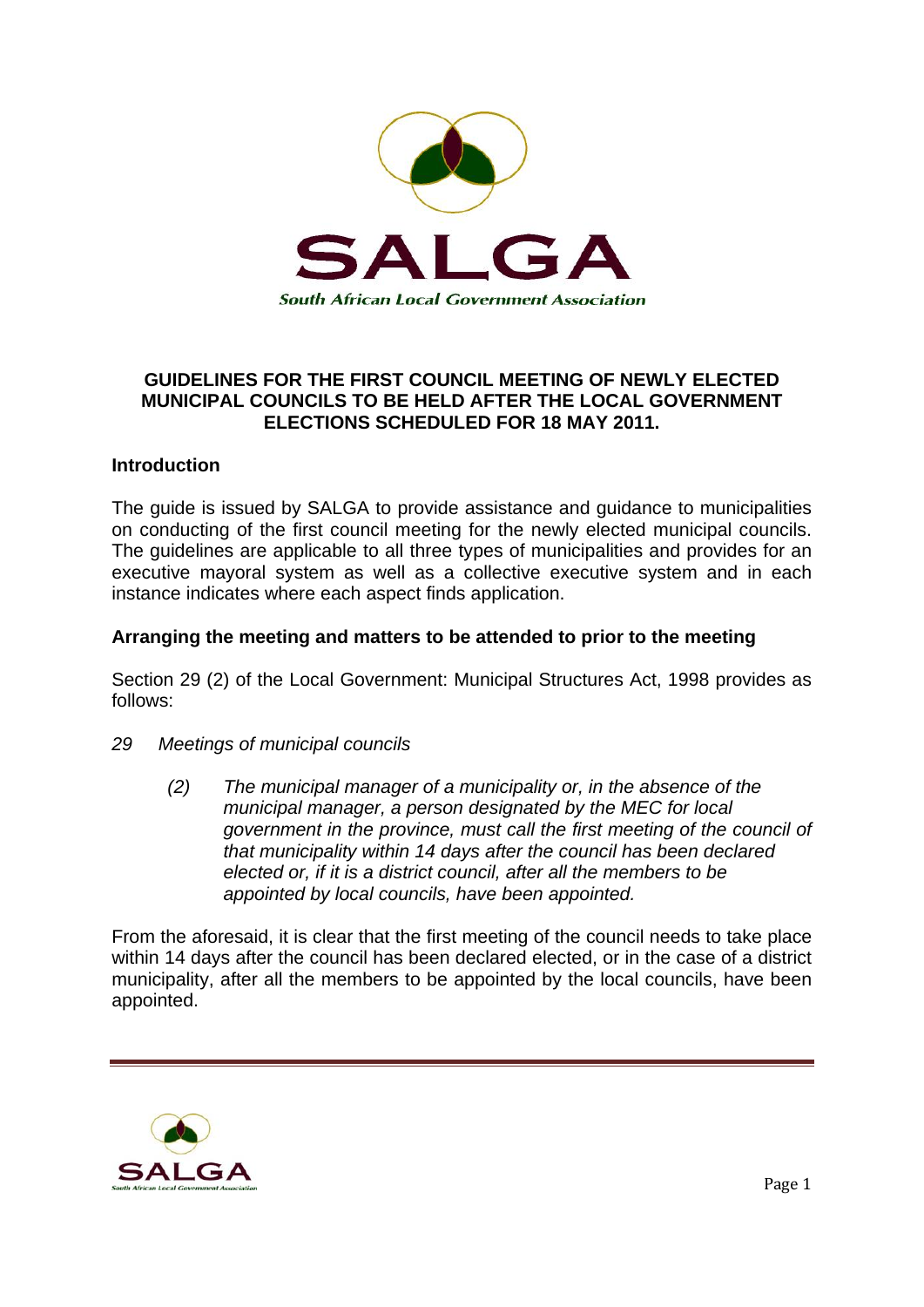The general rule, therefore, is that the Municipal Manager of the municipality will arrange the first meeting after the declaration of the results of the election. Where no Municipal Manager is appointed in the municipality, or where the municipal manager is absent and it is certain that the municipal manager will be absent during the election and the 14 day period allowed for the conducting of the first council meeting, the Municipality must duly inform the MEC for Local Government in the province accordingly and request the MEC to attend to the designation as contemplated in section 29, as a matter of urgency.

In the event of the amalgamation of municipalities or the incorporation of municipalities into another municipality, the notice issued by the MEC in terms of section 12 or 16 of the Local Government: Municipal Structures Act, 1998, would normally provide guidance in this regard. Where the section 12 or 16 notice does not address this matter, the Municipality must approach the MEC for Local Government in the province and request the MEC to do the designation as contemplated in section 29, as a matter of urgency.

The municipal manager must prepare the agenda for the first council meeting and deliver the agendas to all newly elected councillors timeously. Municipal managers must ensure that the period for notice of the meeting and delivery of the agenda as prescribed in the rules of order of the municipality, where such rules have been adopted, are complied with. The municipal manager will also preside at the council meeting until the Speaker has been elected, from which point the Speaker will chair the meeting.

The following preparation work should be attended to by the Municipal Manager or designated person and can be attended to even before the results of the election is declared:

- In order to ensure that agendas are timeously delivered to the physical addresses of all newly elected councillors, the Municipal Manager or designated person should ensure that the municipality, even prior to the election, is provided with the physical addresses of candidates for elections of ward councillors as well as the addresses of the candidates on the proportional representation lists, to ensure that the municipality will be able to compile a detailed address list of councillors once the results of the election are declared, and to make logistical arrangements for the delivery of agendas to councillors.
- Where there will be an increase in the number of councillors in the municipality or in the event of an incorporation or merger of municipalities, the Municipal Manager or the designated person must ensure that the venue used for the meeting has adequate space for councillors, officials as well as members of the public attending the first council meeting, and that all

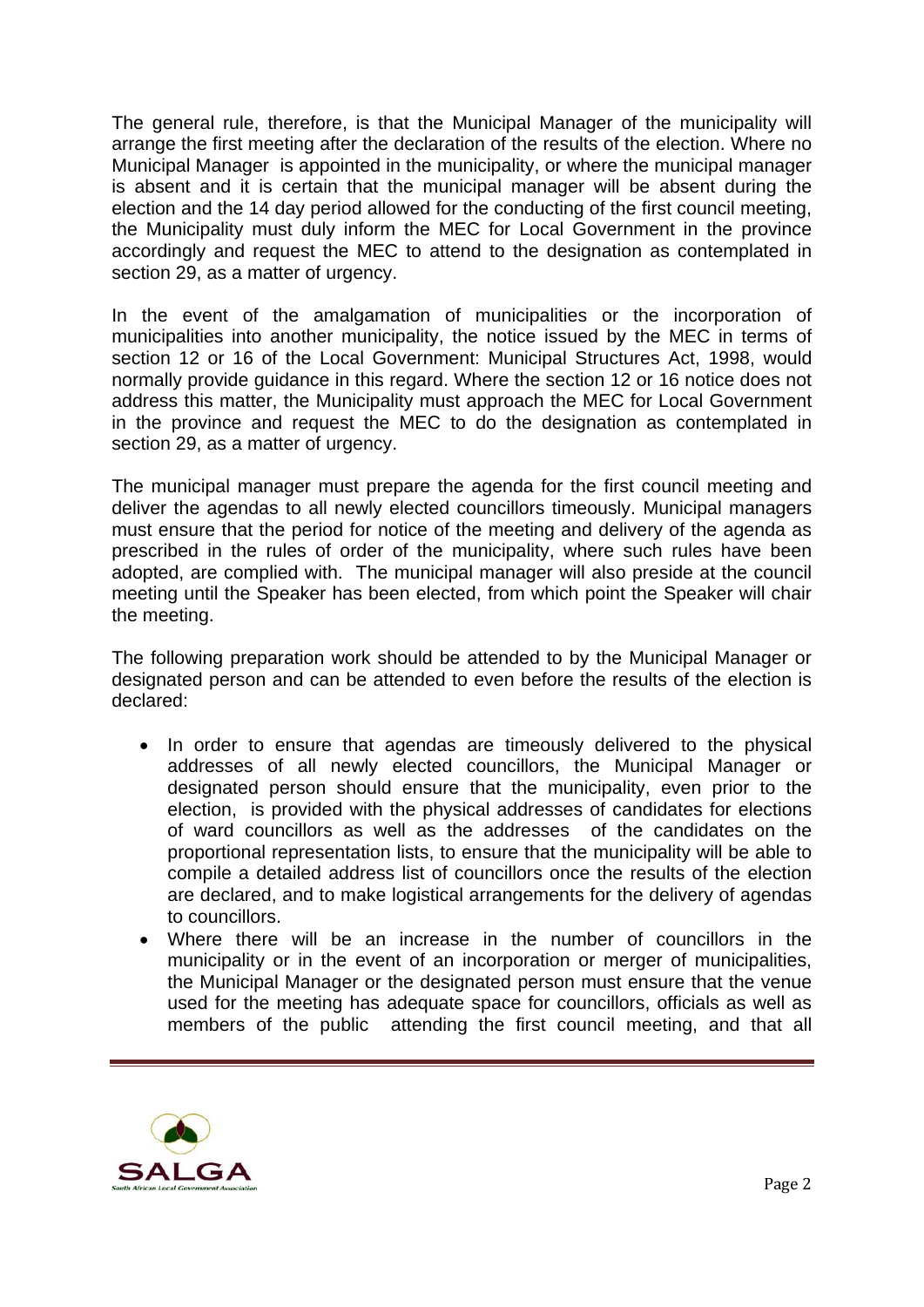required infrastructure such as a sound system and recording devices are available.

- The Municipal Manager or designated person needs to ensure that the Standing Orders of the municipality are made available to councillors prior to the meeting in order for newly elected councillors to understand the processes and rules applicable to council meetings. Where an amalgamation of municipalities took place, and either no or more than one set of rules of order was previously adopted, the Municipal Manager or designated person must at the outset make a proposal on the rules of order to be followed at the first meeting, where after the municipality can adopt rules of order.
- As the date for the first meeting of the newly elected council was probably not included in the publication of council meetings to be held during 2011, as required in terms of section 19 of the Local Government: Municipal Systems Act, 2000, the Municipal Manager or designated person must ensure that the date of the meeting, once determined, is published in accordance with the provisions of the Local Government: Municipal System Act, 2000.
- In the event of a local municipality, the Municipal Manager must arrange with the IEC to make available a representative for the first meeting of the council in order to manage the election of the representatives to the district municipality.

It might further be advisable for the Municipal Manager or the designated person to meet with the Whips of the parties represented in the council subsequent to circulation of the agenda but prior to the first meeting to agree on the conduct by members of parties in the first meeting.

### **Items to be included in the agenda of the first council meeting**

The agenda for the meetings of all municipalities regardless of category or the type will be basically the same, with slight differences between that of municipalities with an executive mayor and municipalities with a collective executive system.

A draft agenda for an executive mayoral system is attached as Annexure "A" and a draft agenda for a collective executive system is attached as Annexure "B" hereto.

In order to guide municipal officials in attending to the items included in the agenda, all aspects covered in the agenda will be dealt with in more detail below.

The first meeting of the Council must deal with the following items:

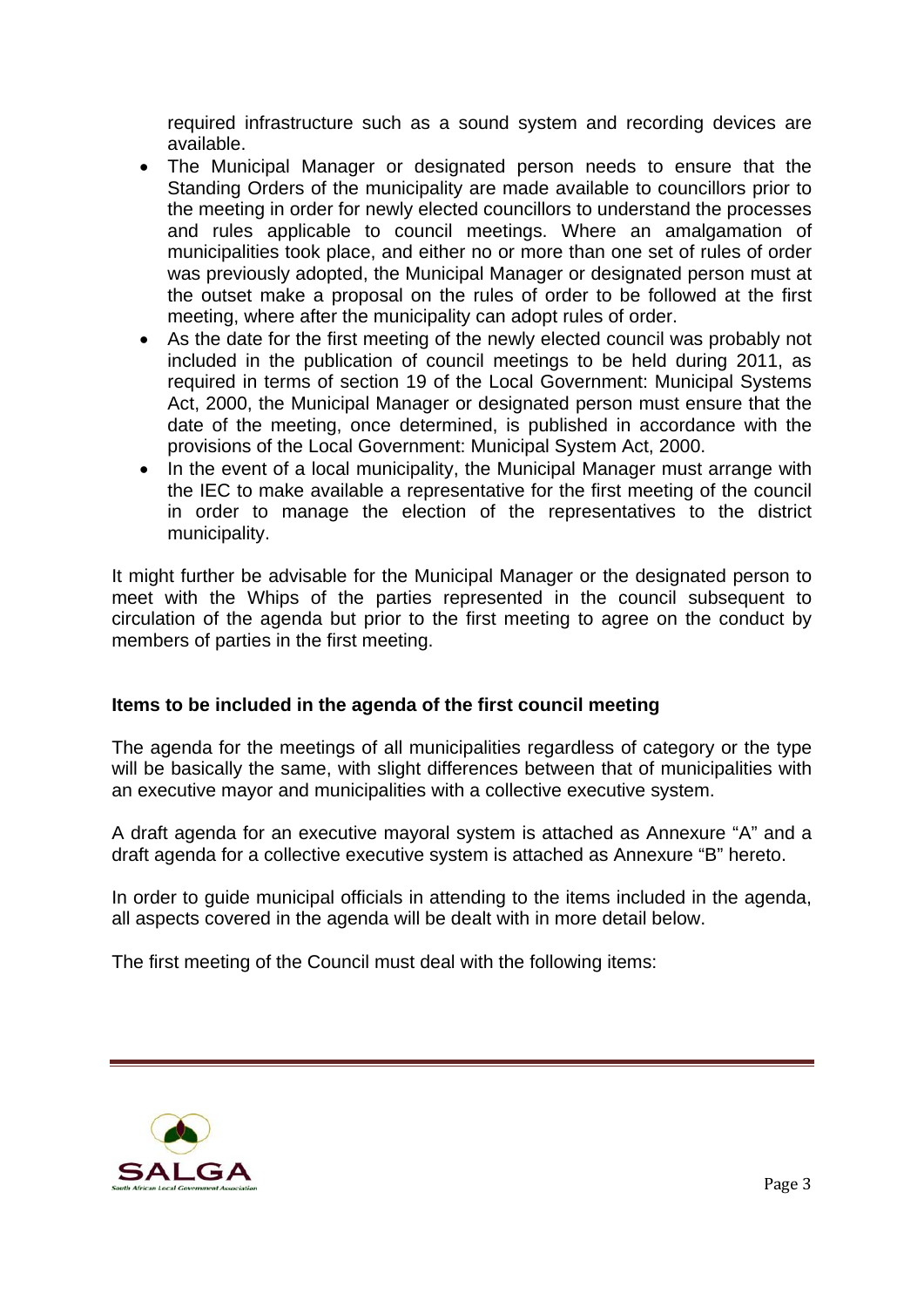## Opening and welcome

A copy of a draft notice for the first meeting is included in the draft agenda referred to above.

The meeting is officially opened and notice of the meeting is read out in the meeting by the municipal manager.

### Oath of solemn affirmation by members of the council

Although section 26(2) of the Local Government: Municipal Structures Act, 1998 provides that a person assumes office as a councillor when declared elected or when appointed, the first council meeting must provide for the councillors to swear or affirm faithfulness to the republic and obedience to the Constitution. It is the choice of the councillor which of the two (swear or affirm) will be done. The oath and affirmation is contained in annexure "C" hereto.

# Signing of attendance register and applications for leave of absence

The Code of Conduct contained in Schedule 1 of the Local Government: Municipal Systems Act, 2000, applies to every member of the council.

Item 3 of the Code of Conduct provides as follows:

*A councillor must attend each meeting of the municipal council and of a committee of which that councillor is a member, except when-* 

- *(a) leave of absence is granted in terms of an applicable law or as determined by the rules and orders of the council; or*
- *(b) that councillor is required in terms of this Code to withdraw from the meeting.*

Item 4 of the Code of Conduct deals with sanctions for non-attendance of meetings, and provides as follows:

- (*1) A municipal council may impose a fine as determined by the standing rules and orders of the municipal council on a councillor for:* 
	- *(a) not attending a meeting which that councillor is required to attend in terms of item 3; or*
	- *(b) failing to remain in attendance at such a meeting.*
- *(2) A councillor who is absent from three or more consecutive meetings of a municipal council, or from three or more consecutive meetings of a committee, which that councillor is required to attend in terms of item 3, must be removed from office as a councillor.*

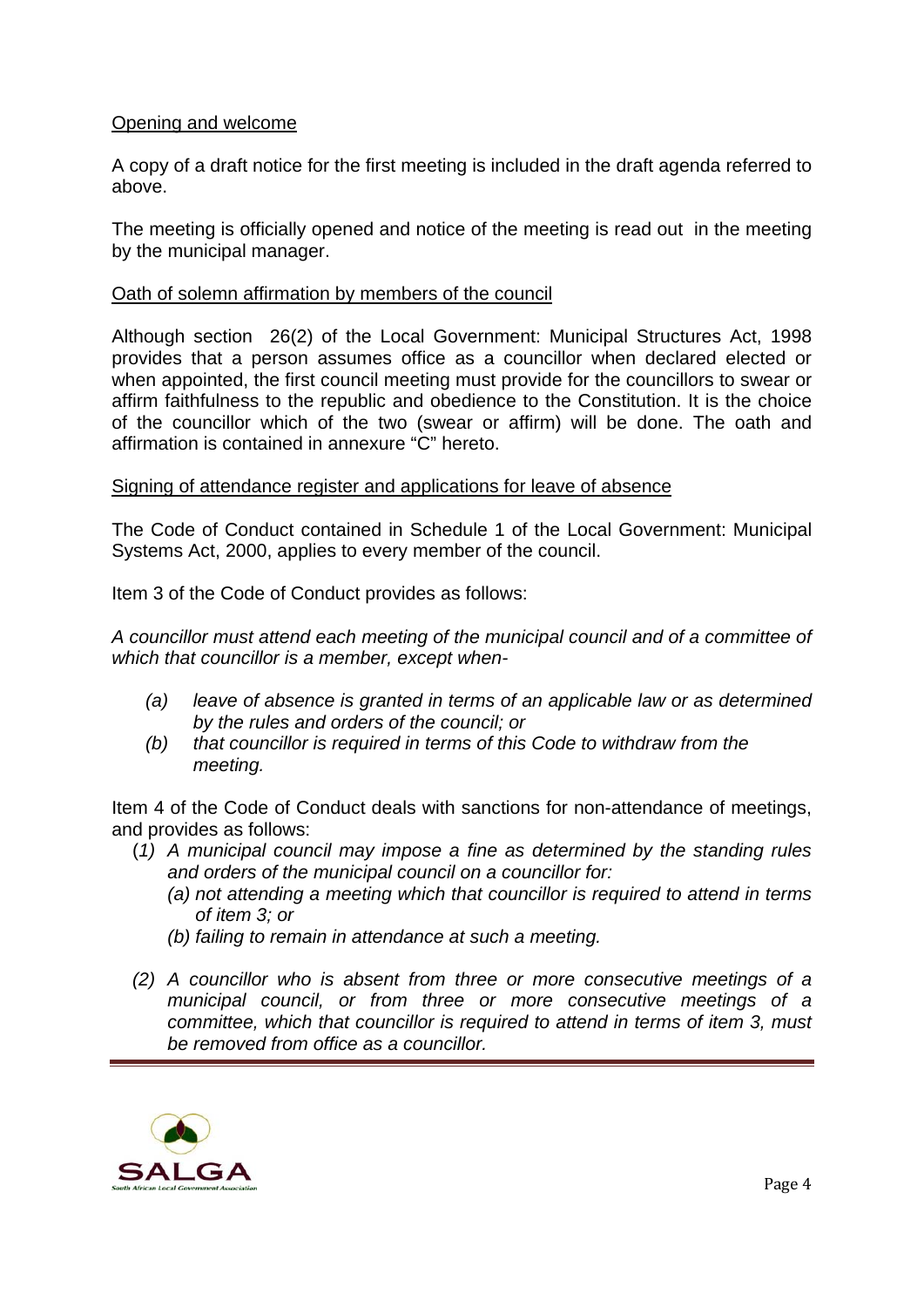*(3) Proceedings for the imposition of a fine or the removal of a councillor must be conducted in accordance with a uniform standing procedure which each municipal council must adopt for the purposes of this item. The uniform standing procedure must comply with the rules of natural justice.* 

Applications for leave of absence by councillors must be dealt with my the Municipal Manager or the designated person and be noted in the register of the council.

#### Introductions of councillors and officials

The Municipal Manager or the designated person can allow all councillors to introduce themselves and then the Municipal Manager can introduce himself and the senior section 56 officials for noting by the new councillors.

#### Disclosure of interest

Item 5 of the Code of Conduct provides as follows:

### *5 Disclosure of interests*

- *(1) A councillor must-* 
	- *(a) disclose to the municipal council, or to any committee of which that councillor is a member, any direct or indirect personal or private business interest that that councillor, or any spouse, partner or business associate of that councillor may have in any matter before the council or the committee; and*
	- *(b) withdraw from the proceedings of the council or committee when that matter is considered by the council or committee, unless the council or committee decides that the councillor's direct or indirect interest in the matter is trivial or irrelevant.*
- *(2) A councillor who, or whose spouse, partner, business associate or close*  family member, acquired or stands to acquire any direct benefit from a  *contract concluded with the municipality, must disclose full particulars of the benefit of which the councillor is aware at the first meeting of the municipal council at which it is possible for the councillor to make the disclosure.*
- *(3) This section does not apply to an interest or benefit which a councillor, or a spouse, partner, business associate or close family member, has or acquires in common with other residents of the municipality.*

The contents of this item must specifically brought to the attention of the councillors at the commencement of the meeting, in order to guide their actions through the meeting.

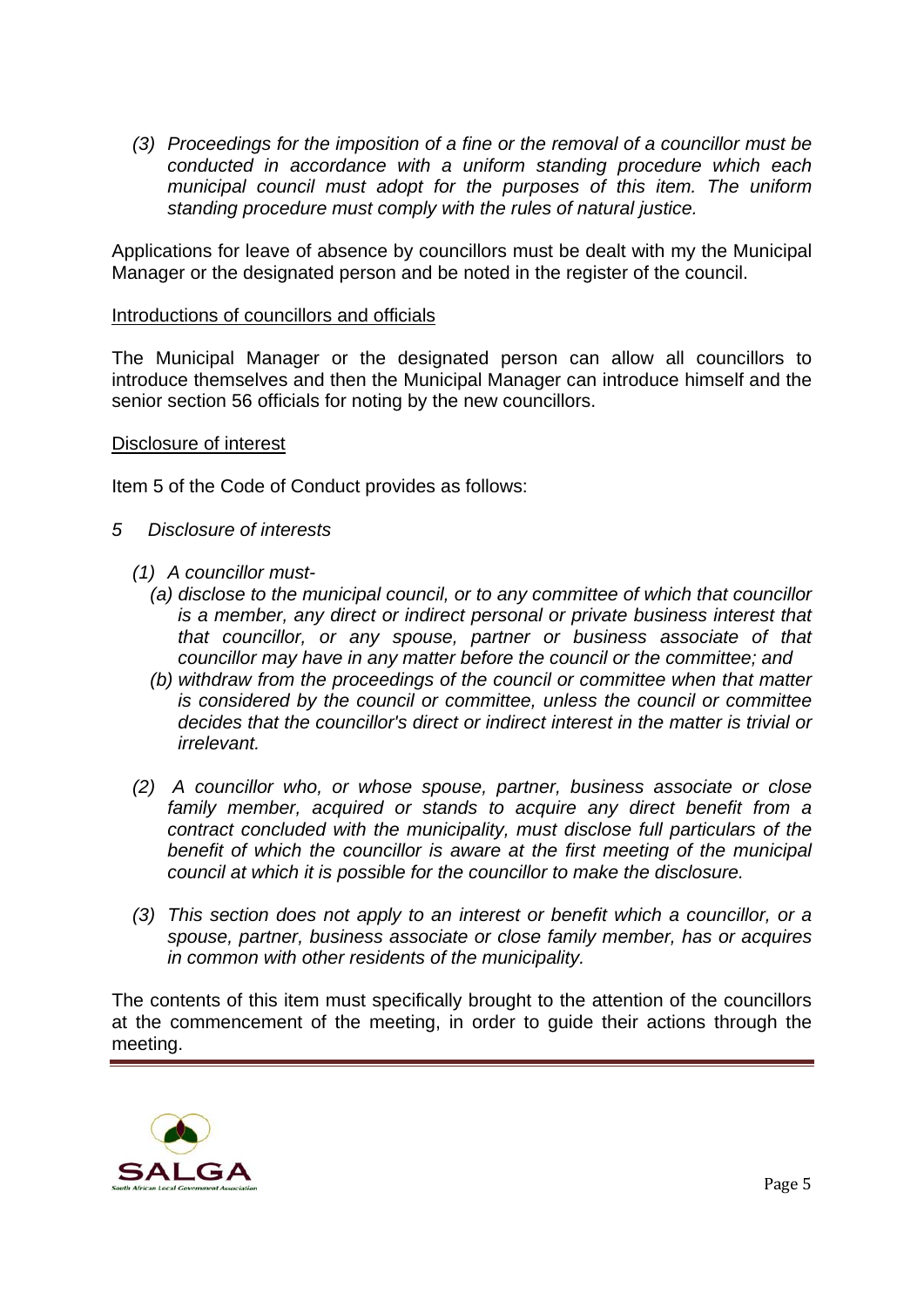In addition, Councillors must be informed of the provisions of item 7 in the Code of Conduct which provides that a councillor, once elected, must within 60 days from date of election, in writing declare his or her financial interest to the Municipal Manager and that all gifts received above the determined amount of ... must also be declared to the Municipal Manager. The Municipal Manager or designated person must provide councillors with declaration forms to be completed by councillors.

### Election of the Speaker

Section 36 of the Local Government: Municipal Structures Act, 1998, provides as follows:

- *36 Election of speakers* 
	- *(1) Each municipal council must have a chairperson who will be called the speaker.*
	- *(2) At its first sitting after its election, or when necessary to fill a vacancy, a municipal council must elect its speaker from among the councillors.*
	- *(3) The municipal manager of the municipality or, if the municipal manager is not available, a person designated by the MEC for local government in the province, presides over the election of a speaker.*
	- *(4) The procedure set out in Schedule 3 applies to the election of a speaker.*
	- *(5) A councillor may not hold office as speaker and mayor or executive mayor at the same time, but in a municipality of a type mentioned in section 9 (e) or (f) or 10 (c) the speaker must be called the mayor.*

The Municipal Manager or designated person presides over the election process in terms of Schedule 3 as provided in the above-quoted section. The procedure set out in Schedule 3 is attached as Annexure "D" for ease of reference.

Once elected, the Speaker will preside over the remainder of the meeting and also act as Chairperson for all future meetings of the Council.

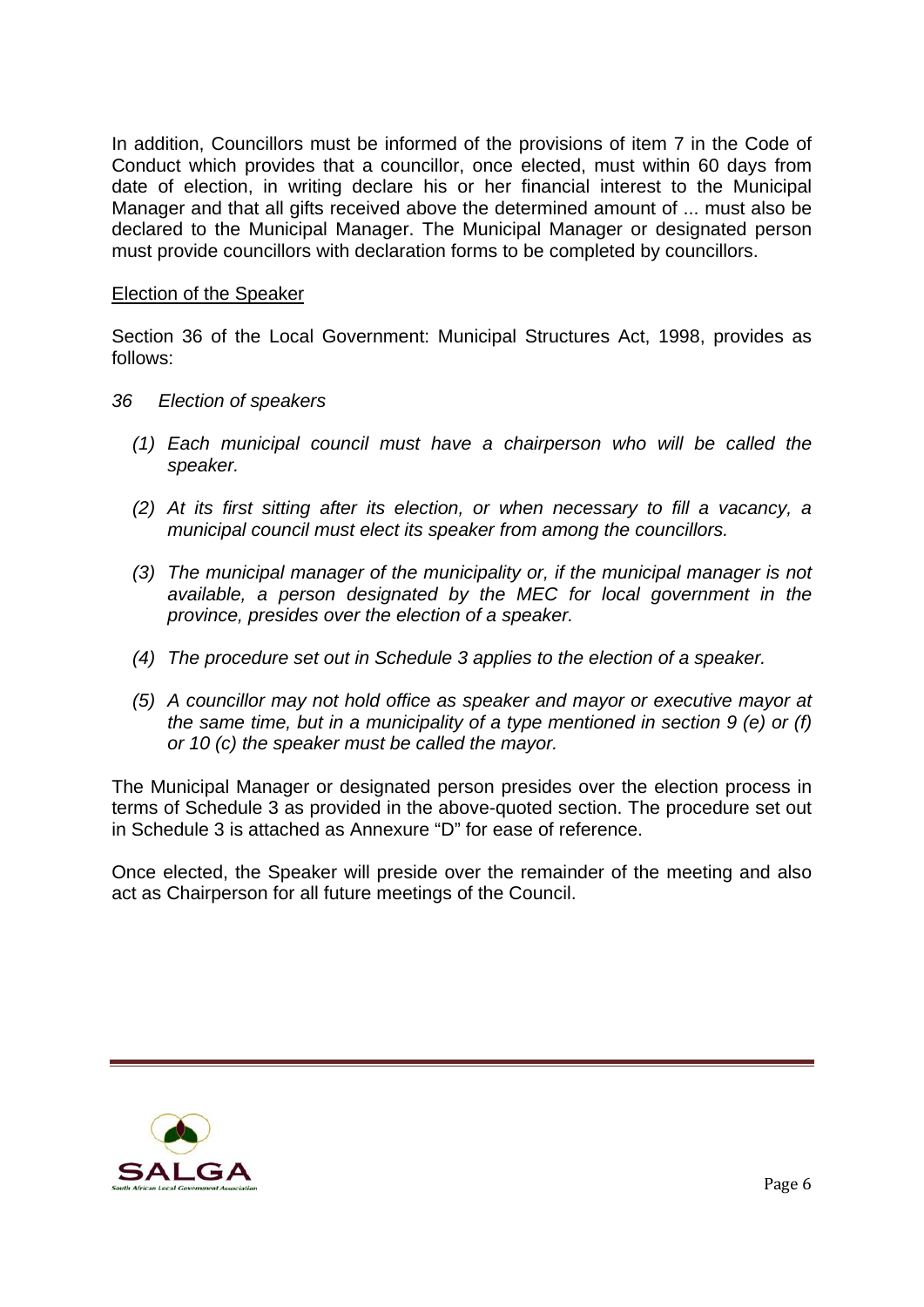### Election of the Executive Committee

### **This item is only applicable to municipalities with a collective executive system.**

Where the MEC responsible for Local Government in the Province has determined that a municipality has a collective executive management system, the council may resolve to establish an executive committee.

Section 43 of the Local Government: Municipal Structures Act, 1998, deals with the composition of the Executive Committee and provides as follows:

#### *Composition of executive committees*

- *(1) If the council of a municipality establishes an executive committee, it must elect a number of councillors necessary for effective and efficient government, provided that no more than 20 per cent of the councillors or 10 councillors, whichever is the least, are elected. An executive committee may not have less than three members.*
- *(2) An executive committee must be composed in such a way that parties and interests represented in the municipal council are represented in the executive committee in substantially the same proportion they are represented in the council.*
- *(3) A municipal council may determine any alternative mechanism for the election of an executive committee, provided it complies with section 160 (8) of the Constitution.*

The Speaker presides over the election of the Executive Committee and must ensure that the said committee is representative as set out above.

#### Election of the Mayor

### **This item is only applicable to municipalities with a collective executive system.**

Once the Executive Committee is elected, one of the members of the Executive Committee must be elected as Mayor.

Section 48 of the Local Government: Municipal Structures Act, 1998, provides for the election of the Mayor:

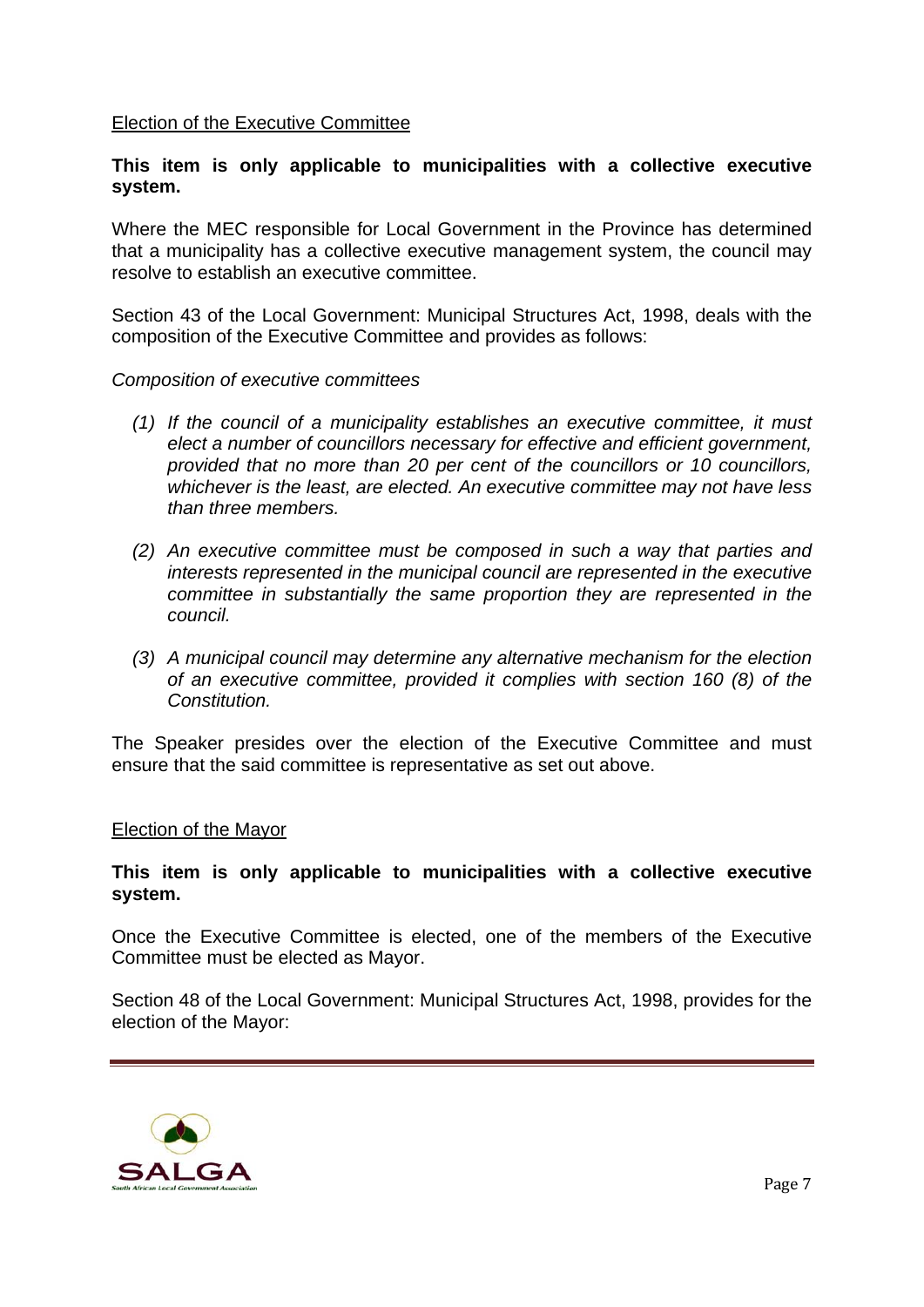#### *48 Election of mayors*

- *(1) The municipal council must elect a member of its executive committee as the mayor and, if the MEC for local government in the province so approves, another member of the executive committee as the deputy mayor, of the municipality.*
- *(2) The election of a mayor and deputy mayor takes place when the executive committee is elected or when it is necessary to fill a vacancy.*
- *(3) The procedure set out in Schedule 3 applies to the election of a mayor and deputy mayor.*
- *(4) A mayor and deputy mayor is elected for the duration of that person's term as a member of the executive committee, but vacates office during a term if that person-* 
	- *(a) resigns as mayor or deputy mayor;*
	- *(b) is removed from office as a member of the executive committee in terms of section 53; or*
	- *(c) ceases to be a member of the executive committee.*
- *(5) (a) No person may hold office as mayor or both mayor and executive mayor for more than two consecutive terms in the same council.* 
	- *(b) No person may hold office as deputy mayor or both deputy mayor and deputy executive mayor for more than two consecutive terms in the same council.*
	- *(c) If a person is elected-* 
		- *(i) to fill a vacancy in the office of mayor or deputy mayor, the period between that election and the next election of a mayor or deputy mayor is not regarded as a term; or*
		- *(ii) as mayor or deputy mayor where the type of the municipality has been changed from any of those mentioned in section 8(e) , (f) , (g) or (h) , 9 (c) , (d) , (e) or (f) or 10 (b) or (c) to any of those mentioned in section 8 (a) , (b) , (c) or (d) , 9 (a) or (b) or 10 (a) during the term of the municipal council concerned, the period between that election and the next election of a mayor or deputy mayor is not regarded as a term.*

The Speaker will invite written nominations for the election of the Mayor and the procedure prescribed in Schedule 3 will be followed for the election of the Mayor.

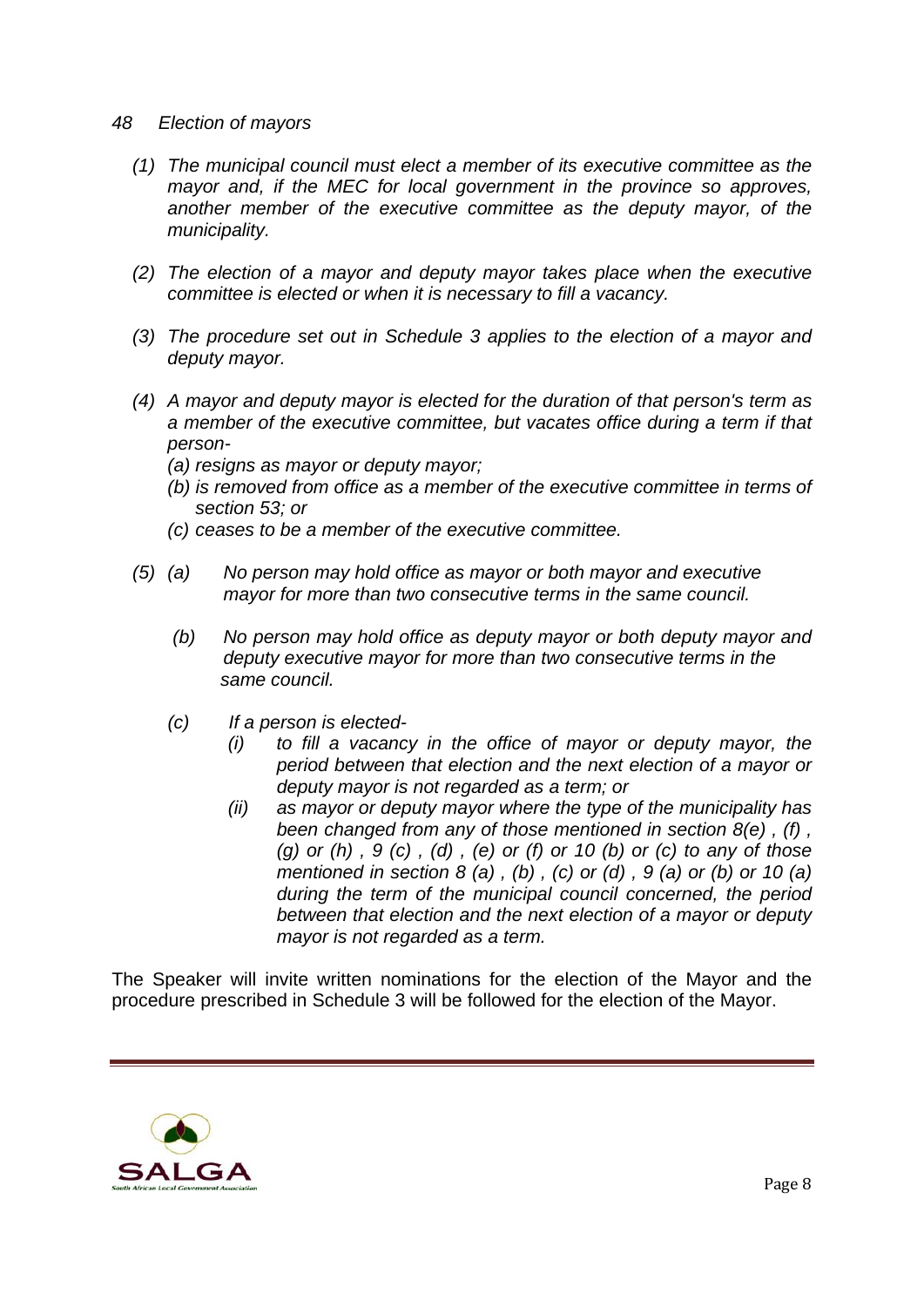## Election of the Deputy Mayor

## **This item is only applicable to municipalities with a collective executive system.**

A deputy mayor may only be elected when the MEC responsible for Local Government in the province has approved in writing that a particular municipality may appoint a deputy mayor. Where such approval has been granted, a deputy mayor will be elected after the mayor was elected and the same process and procedure as prescribed for the election of the mayor must be followed.

#### Election of the executive mayor

### **This item is only applicable to municipalities with an executive mayoral system.**

Section 55 of the Local Government: Municipal Structures Act, 1998, deals with the elections of an executive mayor. The said section provides as follows:

- *55 Election of executive mayors* 
	- *(1) If a municipal council chooses to have an executive mayor it must elect an executive mayor and, if the MEC for local government in the province so approves, also an executive deputy mayor, from among its members at a meeting that must be held-* 
		- *(a) within 14 days after the council's election;*
		- *(b) if it is a district council, within 14 days after the last of the local councils has appointed its representatives to the district council; or*
		- *(c) within 14 days after the date with effect from which the type of the municipality has been changed from any of those mentioned in section 8 (a) , (b) , (c) or (d) , 9 (a) , (b) , (e) or (f) or 10 (a) or (c) to any of those mentioned in section 8 (e) , (f) , (g) or (h) , 9 (c) or (d) or 10 (b) .*
	- *(2) A vacancy in the office of executive mayor or executive deputy mayor must be filled when necessary.*
	- *(3) The procedure set out in Schedule 3 applies to the election of an executive mayor and executive deputy mayor.*

The Speaker will invite written nominations for the election of the mayor and the procedure prescribed in Schedule 3 will be followed for the election of the mayor.

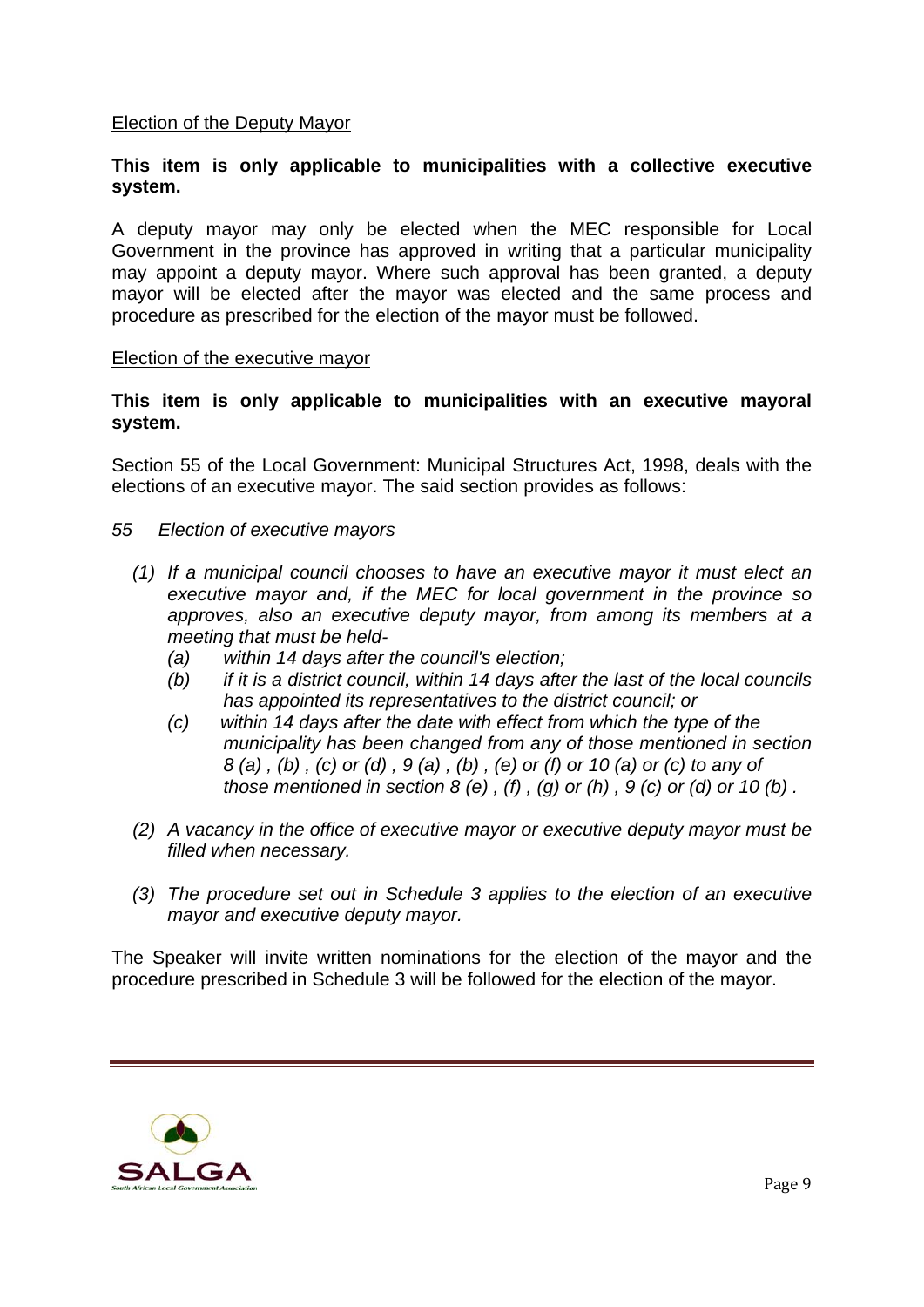### Election of the Deputy Executive Mayor

### **This item is only applicable to municipalities with an executive mayoral system.**

A deputy executive mayor may only be elected when the MEC responsible for Local Government in the province has approved in writing that a particular municipality may appoint a deputy mayor. Where such approval has been granted, a deputy executive mayor will be elected after the mayor was elected and the same process and procedure as prescribed for the election of the executive mayor must be followed.

#### Appointment of the Mayoral Committee

### **This item is only applicable to municipalities with an executive mayoral system.**

Section 60 of the Local Government: Municipal Structures Act, 1998, deals with the appointment of the mayoral committee and provides as follows:

- *(1) If a municipal council has more than nine members, its executive mayor-* 
	- *(a) must appoint a mayoral committee from among the councillors to assist the executive mayor;*
	- *(b) may delegate specific responsibilities to each member of the committee;*
	- *(c) may delegate any of the executive mayor's powers to the respective members; and*
	- *(d) may dismiss a member of the mayoral committee.*
- *(2) The mayoral committee must consist of the deputy executive mayor (if any) and as many councillors as may be necessary for effective and efficient government, provided that no more than 20 per cent of the councillors or 10 councillors, whichever is the least, are appointed.*
- *(3) Those of the executive mayor's powers and functions as may be designated by the municipal council, must be exercised and performed by the executive mayor together with the other members of the mayoral committee.*
- *(4) The members of a mayoral committee remain in office subject to subsection (5) and section 26, for the term of the executive mayor who appointed them.*
- *(5) If the executive mayor vacates office, the mayoral committee appointed by that executive mayor dissolves.*

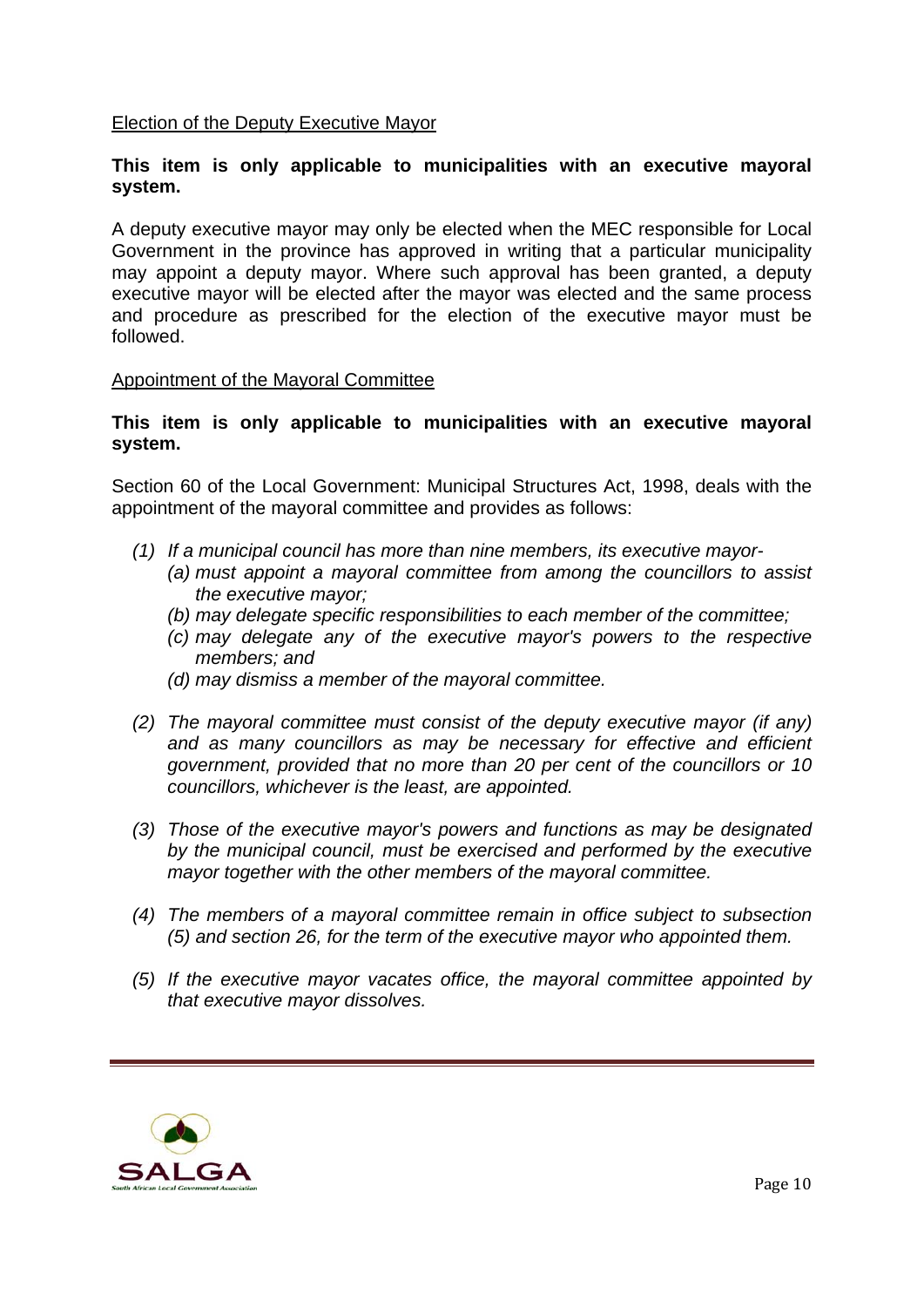The members of the mayoral committee are **not** elected by the Council, but appointed by the executive mayor after his or her election. Where the mayor is ready and desirous to appoint the mayoral committee at the first meeting he or she will be allowed to do so, but where the mayor is not yet in a position to do so, the executive mayor may appoint the committee at a later stage.

### Appointment of a whip for the council

The appointment of the whip for the council is not dealt with in any legislation and the position as such is only dealt with in the determination of upper limits for the remuneration of political office bearers in municipalities.

It is proposed that the Whip of the Council, where the appointment of a whip is allowed by the MEC responsible for local government in the province, and implemented by the municipality as a single whip, be elected by way of written nominations made to the Speaker and that the process prescribed in Schedule 3, also be followed with regard to the election of the whip.

#### Full time councillors

Section 18 (4) of the Local Government: Municipal Systems Act, 1998, provides for the designation of full time councillors. The said sub-section provides as follows:

*(4) A municipality has the power to designate councillors determined by the MEC for local government as full-time. An MEC's determination must be in accordance with a policy framework as may be determined by the Minister after consulting the MECs for local government.* 

In instances where the MEC has determined that certain political office bearers may be full time councillors, the council must officially designate such councillors to be full time councillors.

### Election of representatives to the district municipality

#### **This item in only applicable to local municipalities**

Section 23 of the Local Government: Municipal Structures Act, 1998, deals with the election of members of district municipalities and provides as follows:

- *23 Election and appointment of district councils* 
	- *(1) The council of a district municipality consists of- (a) councillors elected in accordance with Part 1 of Schedule 2 by voters registered on that municipality's segment of the national common voters*

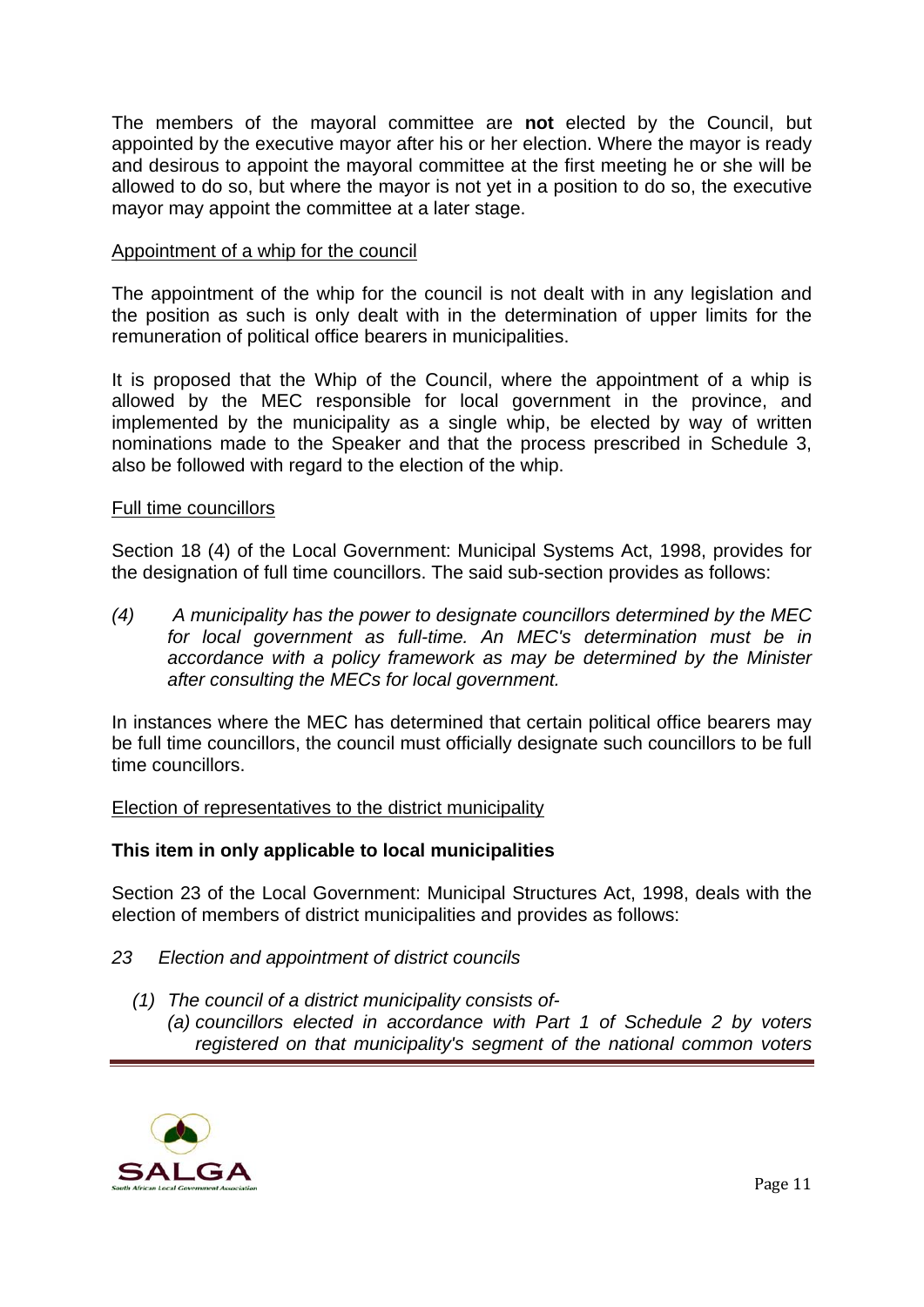roll, to proportionally represent the parties that contested the election in *that district municipality;* 

- *(b) councillors appointed in accordance with Schedule 2 by the councils of the respective local municipalities within that district municipality, to directly represent those local municipalities; and*
- *(c) if the district municipality has a district management area, councillors elected in accordance with Part 1 of Schedule 2 by voters registered on that district municipality's segment of the national common voters roll in that area, to proportionally represent the parties that contested the election in that area.*
- *(2) The number of councillors representing local municipalities and district management areas in a district council referred to in subsection (1) (b) and (c) must be-* 
	- *(a) equal to 60 per cent (fractions to be disregarded) of the number of councillors determined for the municipality in terms of section 20 before any increase in terms of section 20 (5), plus the increase; and*
	- *(b) allocated to the respective local councils and district management areas in accordance with Part 2 of Schedule 2.*
- *(3) The number of proportionally elected councillors referred to in subsection (1) (a) is determined by subtracting the number determined in terms of subsection (2) (a) from the number of councillors determined for the municipality in terms of section 20, including any increase in terms of section 20 (5).*
- *(4) A local council must appoint its representatives to the district council within 14 days after the result of the election of the local council has been declared.*

The election of representatives of the local municipality to serve on the district municipality is managed by the IEC and the Speaker must facilitate this process.

The Chief Electoral Officer of the IEC or his or her representative determines the formula for the number of seats allocated to local municipalities in the district municipality as well as the number of seats allocated to each of the local municipalities in the district municipality, in accordance with Schedule 2 of the Local Government: Municipal Structures Act, 1998.

If only one seat is allocated to a local municipality, the procedure set out in item 16 of Schedule 2 will apply, and where the municipality is allocated more than one seat, the seats will be allocated on a proportional representation basis and filled from the lists submitted by the parties in the council in accordance with items 17-22 of Schedule 2 as aforesaid. The IEC will also facilitate this process.

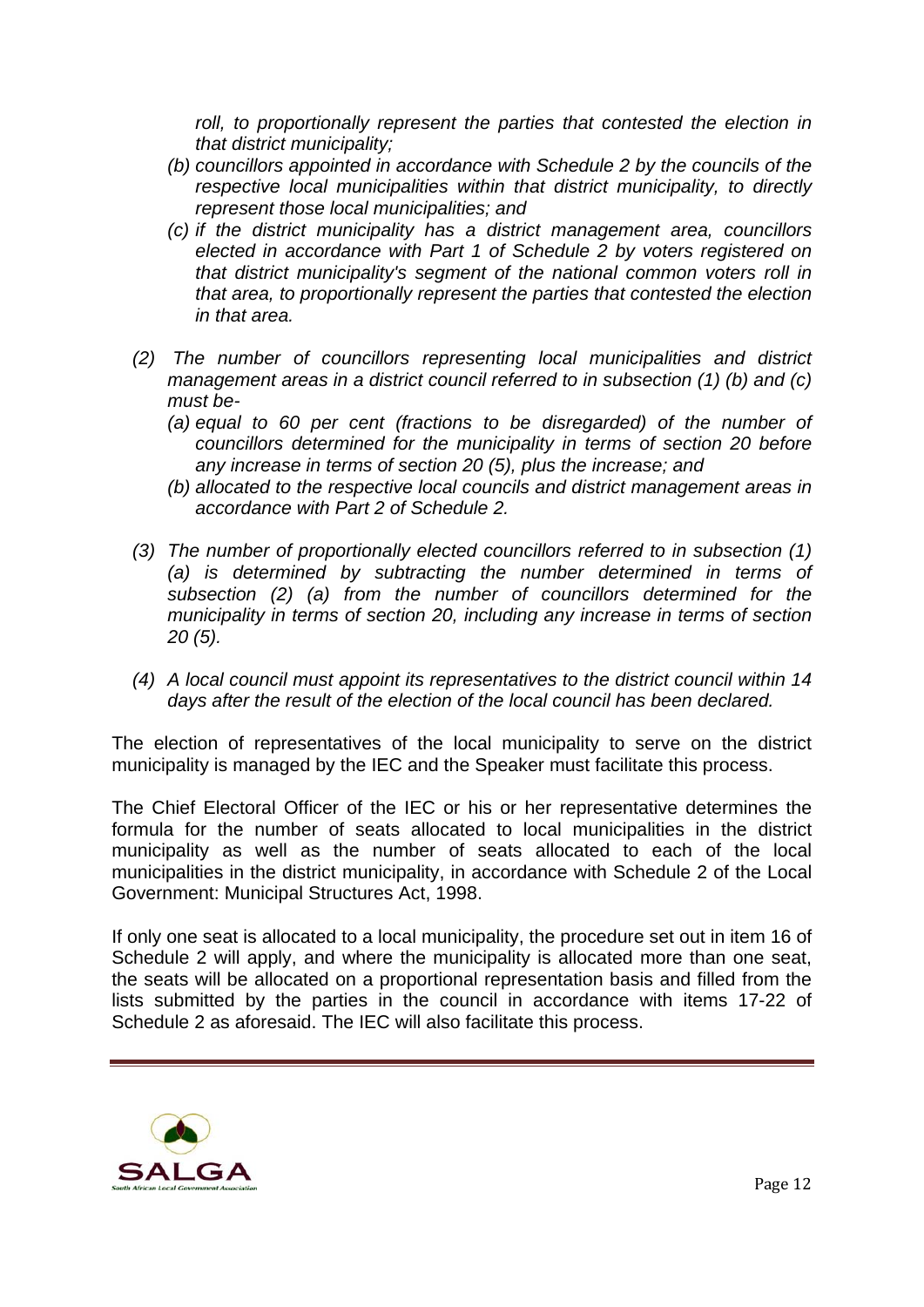### Election of committees of the council

The Local Government: Municipal Structures Act, 1998, provides for the establishment of section 79 and section 80 committees.

The section 79 committees are council committees, appointed by the Council for a specific purpose and accounting to the council. Section 79 must be composed in such a way as to reflect the way in which parties and interests are reflected in the council. The Council may also co-opt members not being councillors to these committees, based on their technical expertise. Such committees will include audit committees, MPACs, oversight committees, performance audit committees or rules committees.

Section 80 committees are appointed by the council to assist the Executive Mayor or Executive Committee (depending on the governance structure of the municipality) in the execution of its functions. These committees are accountable to the Executive Mayor / Executive Committee who also appoint the chairpersons of the committees from the Mayoral Committee / Executive Committee. The number of the committees may not exceed the number of Mayoral Committee or Executive Committee members.

The Council must determine the nature and number of committees it wishes to appoint. It is important for all committees and governance structures to be appointed as soon as possible after the election in order for the municipality to ensure service delivery.

### Election of representatives to SALGA structures

As the SALGA constitution prescribes that the Provincial and National Conferences will be held with 60 and 90 days after elections respectively, the council must nominate representatives to attend the Provincial and National Conferences and also to serve on the various SALGA provincial working groups, which are the following:

Economic Development Working Group; Municipal Finance and Administration Working Group; Social Development, Health and Safety Working Group; Municipal Services Working Group; Human Resources Development Working Group; and Governance, Inter-Governmental Relations and International Relations Working Group.

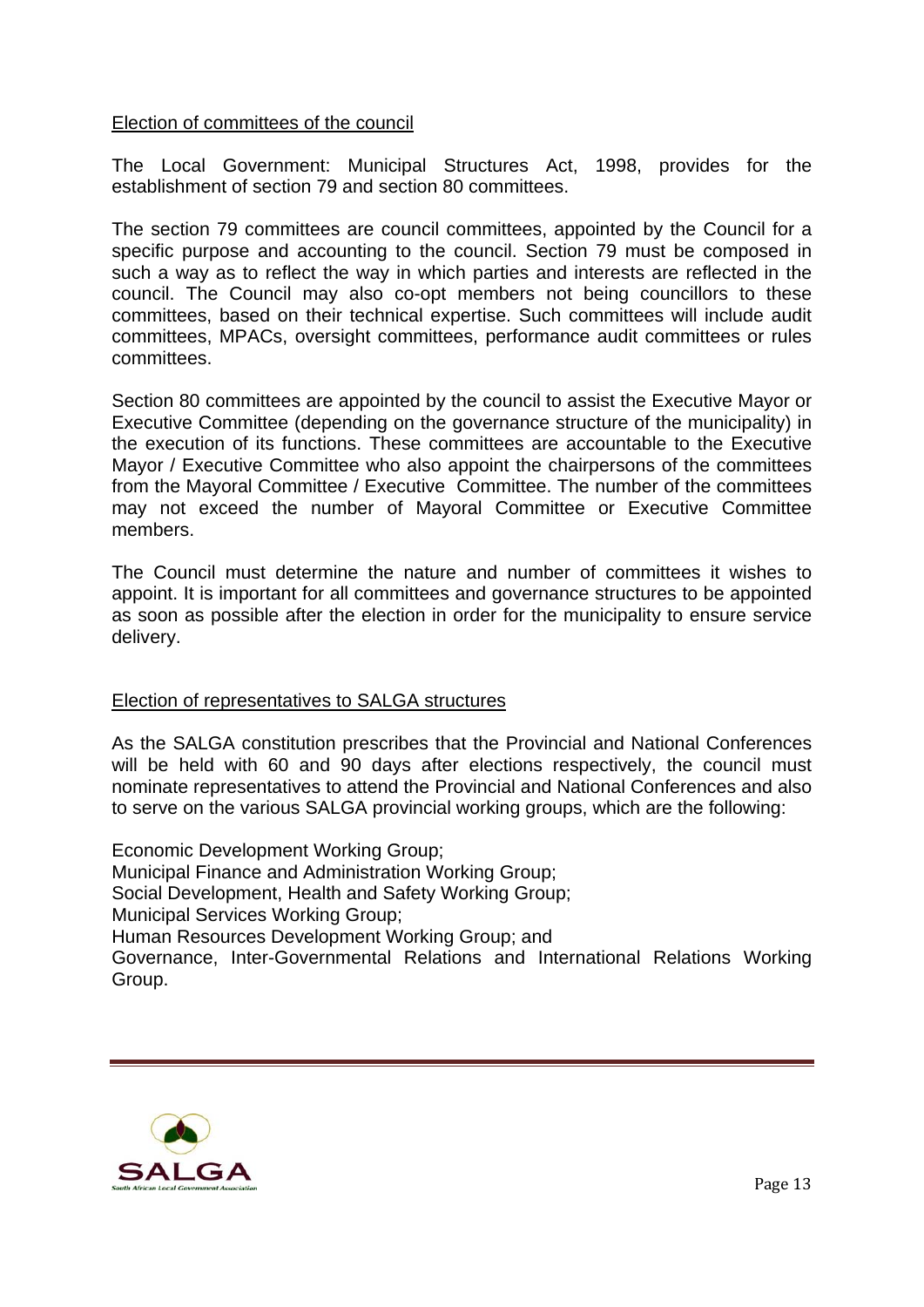### Participation in district and other IGR forums

The municipality must appoint representatives to participate in and represent the municipality in district and provincial IGR structures where such structures are operational.

#### Code of conduct

Section 54 of the Local Government: Municipal Systems Act, 2000, deals with the Code of Conduct for councillors, and provides as follows:

*The Code of Conduct contained in Schedule 1 applies to every member of a municipal council.* 

The Speaker must ensure that each councillor is provided with a copy of the code of conduct and that a copy is available at every council meeting. It is advisable that each councillor receives a copy of the code of conduct at the first meeting against signature of receipt thereof.

#### Rules of Order

Where the rules of order as adopted by the municipality has not been provided to councillors prior to the first council meeting, a copy thereof should be made available to all councillors and the contents thereof should be explained in broad terms. A copy of the standing orders should also be available at each council meeting. Where there are no such rules adopted or due to an amalgamation more than one set of rules apply, new rules of order must be agreed upon.

The council must also resolve whether the rules of order only applied to council meetings or whether it will be applicable to all meetings of committees of the council.

#### Remuneration of public office bearers

A copy of the notice determining the upper limits on the remuneration of public office bearers published by the Minister of COGTA on 10 December 2010 should be distributed to all councillors, with Circular 56 of 2010 issued by SALGA, clarifying the notice. The notice and the implementation thereof should be explained to councillors, especially the implications of item 12, being the tax allowance in terms of section 8(1)(d) of the Income Tax Act.

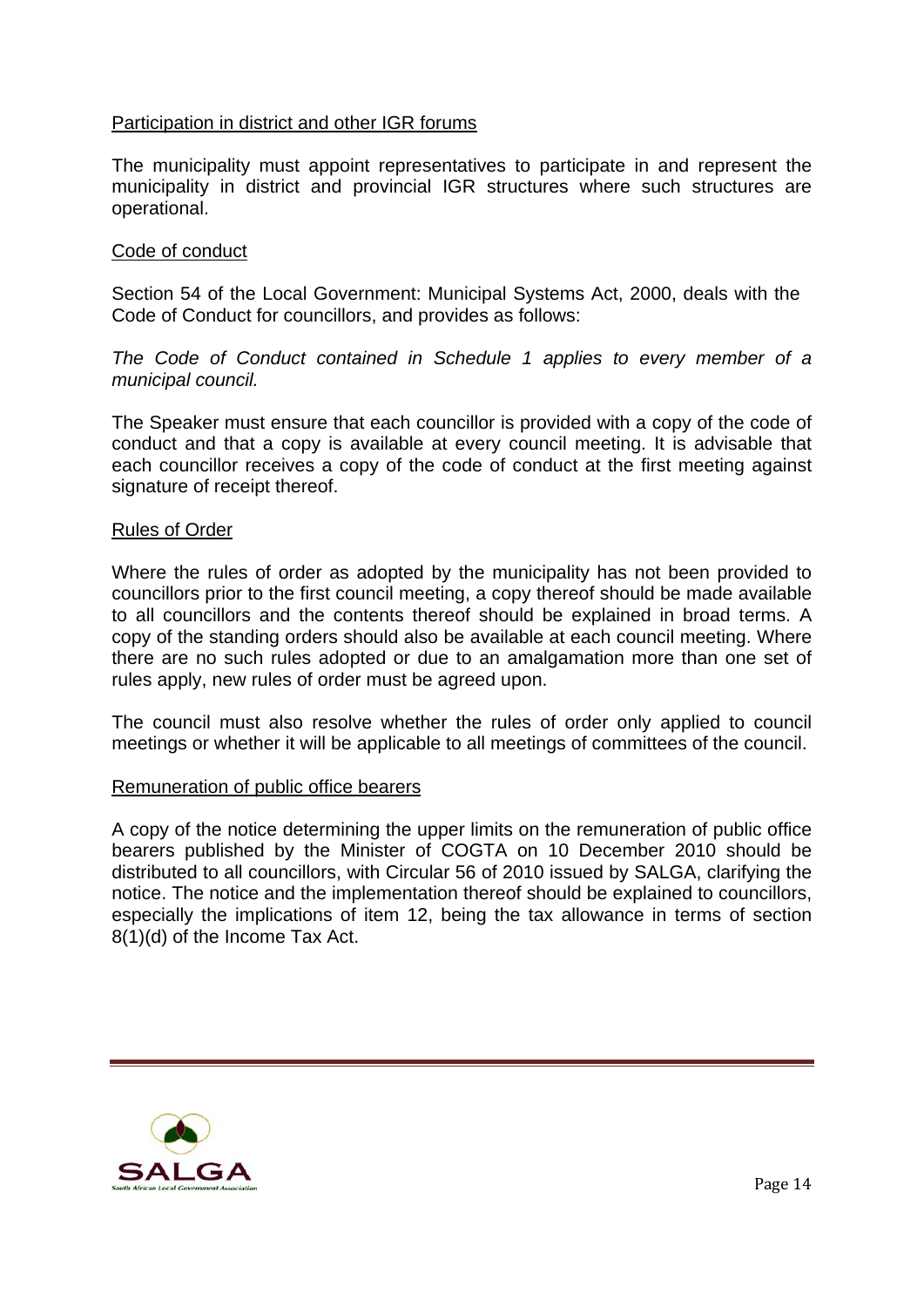### Budget and IDP

Due to the date of the elections being 18 May 2011, the new council must, where a budget was not approved by the previous council, approve the budget and IDP for the 2011/2012 financial year, and where already approved, it must at least be tabled for noting by the new council.

#### Interim delegations

Where there was an amalgamation of municipalities or an incorporation of a municipality into another, the section12/16 notice will normally deal with the applicability of delegations, but where there is a conflict between delegations, in particular the Municipal Manager and Chief Financial Officer, delegations on critical matters has to be addressed at this meeting. It should be stated that a report on the review of all delegations will be submitted to the Council at a later stage.

#### Ward Committees

As the terms of office of ward committees are aligned to that of the councillors, new ward committees will have to be elected as soon as possible and a report on how the election will be attended to must be submitted to the council for resolution. Once the principles relating to the election of ward committees have been agreed upon, the actual process can be initiated by the municipality.

#### Councillor orientation and induction

The municipality must provide the councillors with information on the internal orientation that should be provided to newly elected councillors by the municipality, and councillors must also be informed of the arrangements for the induction for councillors that will be provided by SALGA. The internal municipal orientation should take place as soon as possible after the first council meeting and before the SALGA induction.

#### Future meetings

The dates of council meetings for the remainder of the year should be agreed upon, taking into account the requirement that a council needs to meet at least once per quarter.

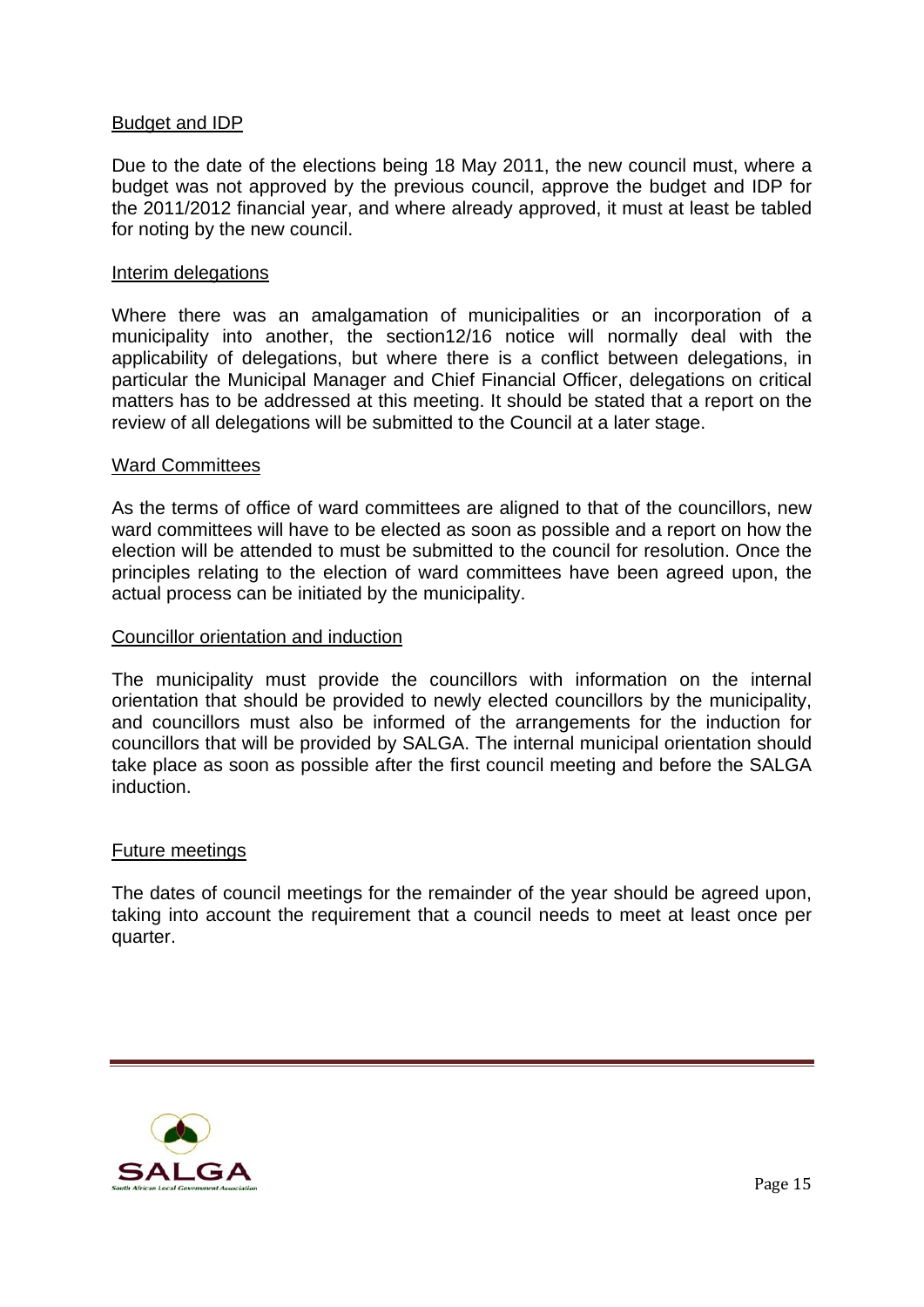# **ANNEXURE A**

### **Agenda for a municipality with an executive mayoral system.**

Notice is hereby given in terms of section 29(2) of the Local Government: Municipal Structures Act, 1998, that the first meeting of the .....  $(1^{st}, 3^{rd})$  Council of ...... Municipality will be held on ........... (date) at ........... (time) in the ................ (venue) in order to consider the following agenda:

### **Agenda:**

- 1. Opening and welcome
- 2. Oath or solemn affirmation by members of the council
- 3. Signing of the attendance register and leave of absence
- 4. Introduction of councillors and officials
- 5. Disclosure of interest
- 6. Election of the Speaker
- 7. Election of the Executive Mayor
- 8. Election of the Deputy Executive Mayor (where applicable)
- 9. Appointment of the Mayoral Committee
- 10. Appointment of the Whip of the Council
- 11. Full time councillors
- 12. Election of representatives to the district municipality(applicable to local municipalities)
- 13. Election of committees of the Council
- 14. Election of representatives on SALGA structures
- 15. Election of representatives on provincial and district IGR structures
- 16. Code of Conduct
- 17. Rules of order
- 18. Remuneration of Public Office Bearers
- 19. Budget and IDP
- 20. Interim delegations
- 21. Ward Committees
- 22. Councillor orientation and induction
- 23. Future meetings
- 24. Closure

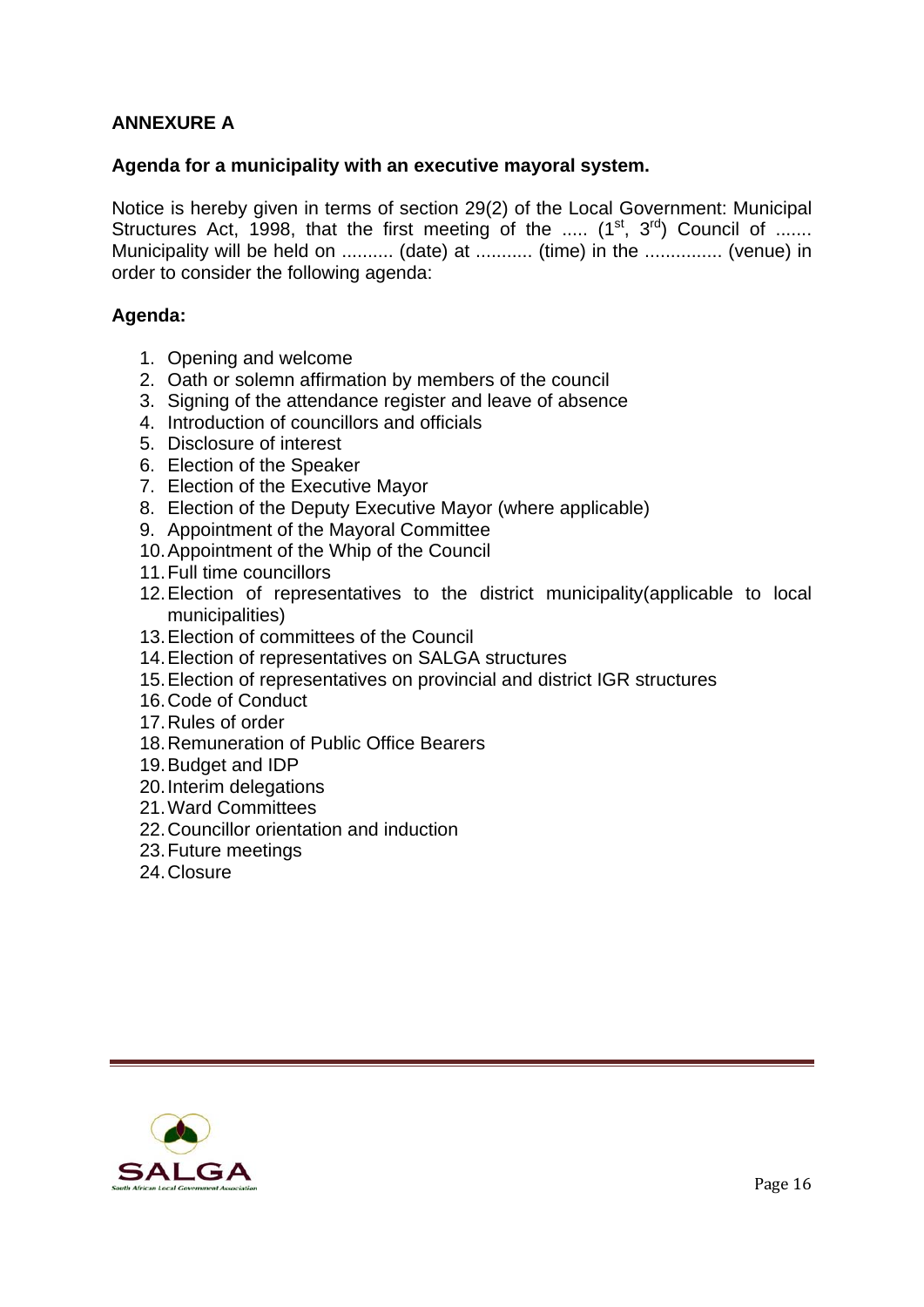# **ANNEXURE B**

### **Agenda for a municipality with a collective executive system.**

Notice is hereby given in terms of section 29(2) of the Local Government: Municipal Structures Act, 1998, that the first meeting of the .....  $(1^{st}, 3^{rd})$  Council of ...... Municipality will be held on ........... (date) at ........... (time) in the ................ (venue) in order to consider the following agenda:

### **Agenda:**

- 1. Opening and welcome
- 2. Oath or solemn affirmation by members of the council
- 3. Signing of the attendance register and leave of absence
- 4. Introduction of councillors and officials
- 5. Disclosure of interest
- 6. Election of the Speaker
- 7. Election of the Executive Committee
- 8. Election of the Mayor
- 9. Election of the Deputy Mayor (where applicable)
- 10. Appointment of the Whip of the Council
- 11. Full time councillors
- 12. Election of representatives to the district municipality(applicable to local municipalities)
- 13. Election of committees of the Council
- 14. Election of representatives on SALGA structures
- 15. Election of representatives on provincial and district IGR structures
- 16. Code of Conduct
- 17. Rules of order
- 18. Remuneration of Public Office Bearers
- 19. Budget and IDP
- 20. Interim delegations
- 21. Ward Committees
- 22. Councillor orientation and induction
- 23. Future meetings
- 24. Closure

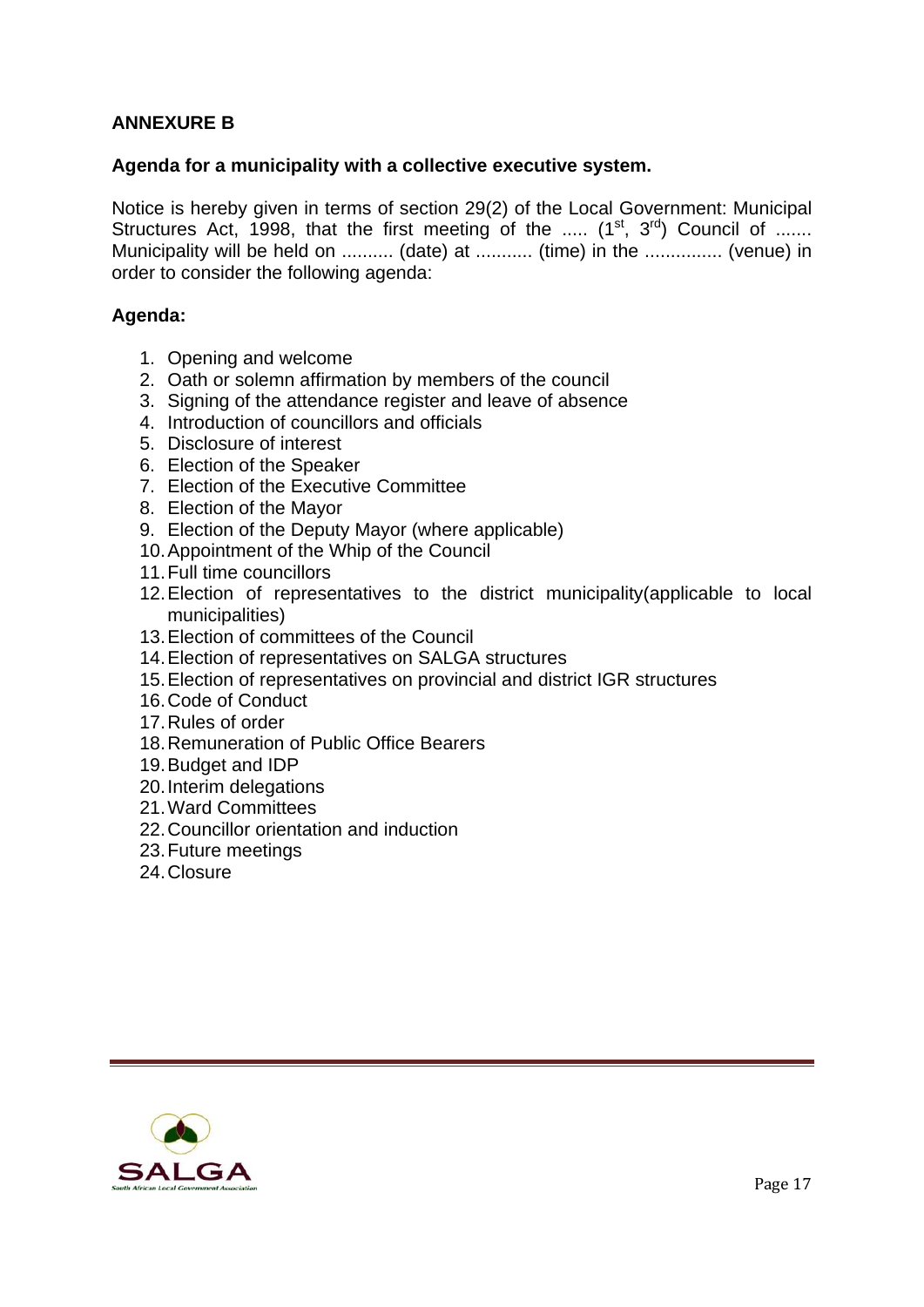# **ANNEXURE C**

## **Oath:**

I swear that I will be faithful to the Republic of South Africa and will obey, respect and uphold the Constitution and all other laws of the Republic of South Africa, and I solemnly promise to perform my functions and duties as a councillor of ....... Municipality to the best of my ability.

So help me God.

### **Solemn Affirmation:**

I solemnly declare that I will be faithful to the Republic of South Africa and will obey, respect and uphold the Constitution and all other laws of the Republic of South Africa, and I solemnly promise to perform my functions and duties as a councillor of ....... Municipality to the best of my ability.

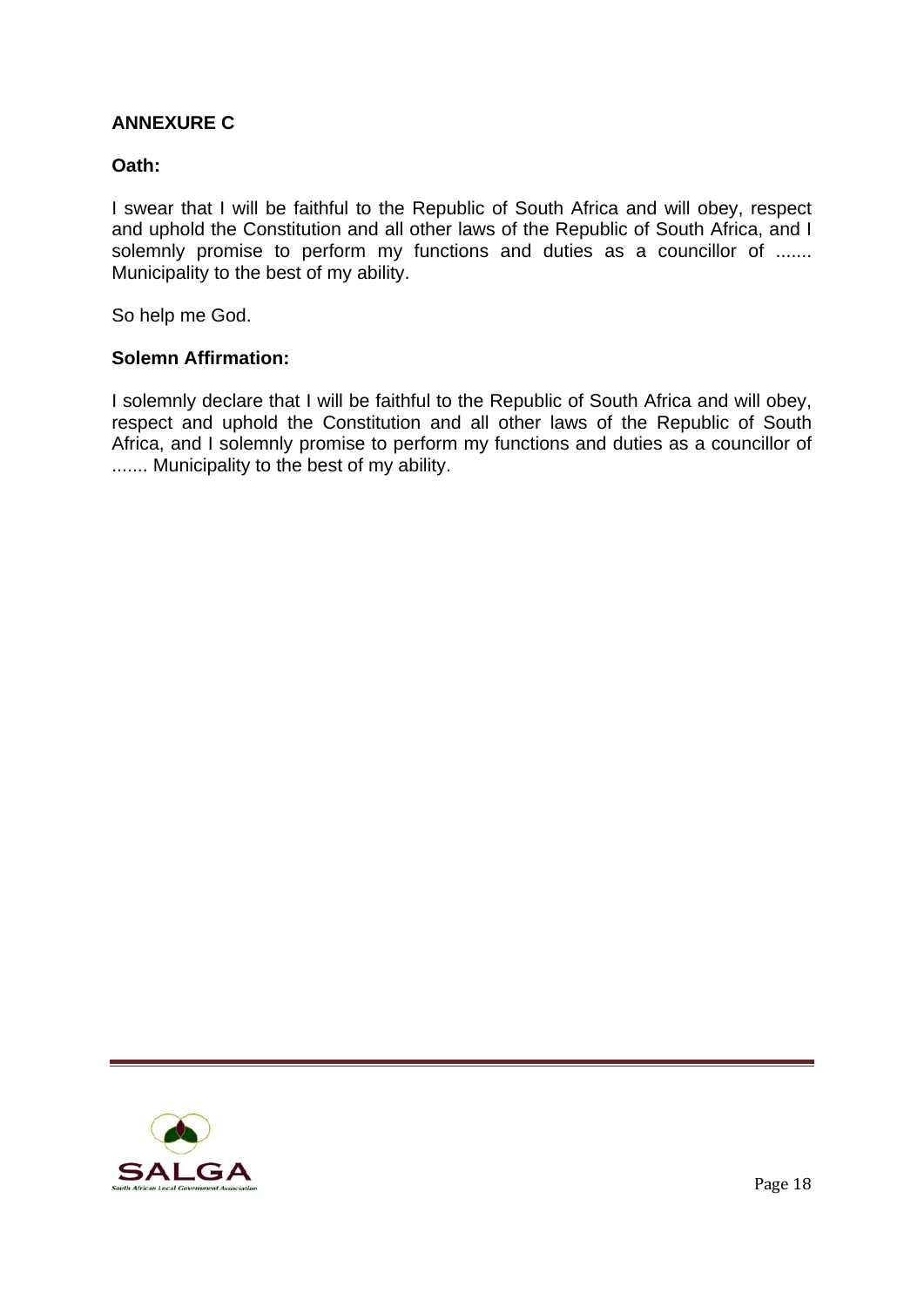# **ANNEXURE D**

### **Schedule 3**

### **ELECTION OF MUNICIPAL OFFICE-BEARERS**

1. Application

 The procedure set out in this Schedule applies whenever a municipal council meets to elect a speaker, an executive mayor, a deputy executive mayor, a mayor or a deputy mayor.

2. Nominations

 The person presiding at a meeting to which this Schedule applies must call for the nomination of candidates at the meeting.

- 3. Formal requirements
	- (1) A nomination must be made on the form determined by the municipal manager.
	- (2) The form on which a nomination is made must be signed by two members of the municipal council.
	- (3) A person who is nominated must indicate acceptance of the nomination by signing either the nomination form or any other form of written confirmation.
- 4. Announcement of names of candidates

 At a meeting to which this Schedule applies, the person presiding must announce the names of the persons who have been nominated as candidates, but may not permit any debate.

5. Single candidate

 If only one candidate is nominated, the person presiding must declare that candidate elected.

6. Election procedure

If more than one candidate is nominated-